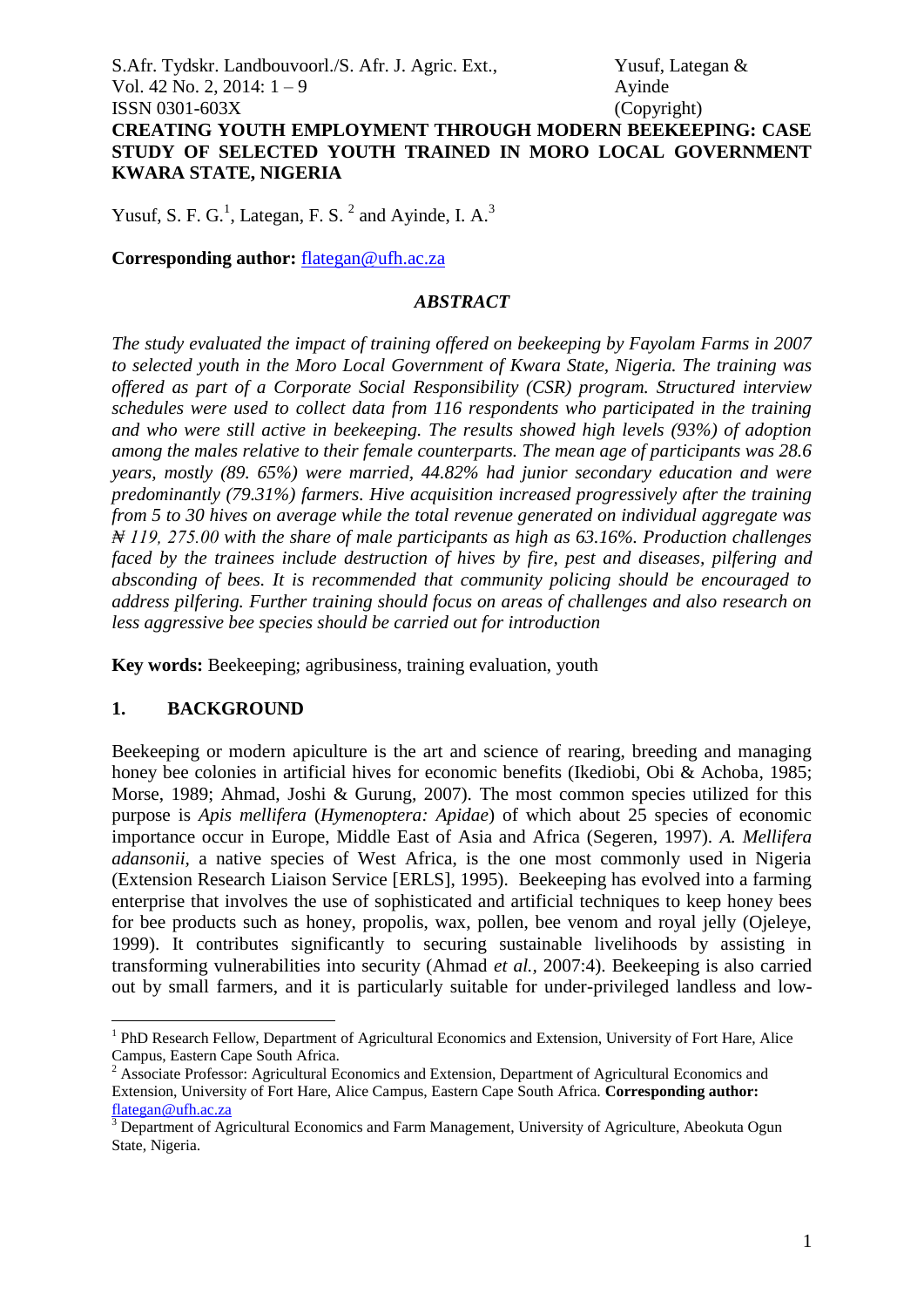S.Afr. Tydskr. Landbouvoorl./S. Afr. J. Agric. Ext., Yusuf, Lategan & Vol. 42 No. 2, 2014:  $1 - 9$  Ayinde ISSN 0301-603X (Copyright)

income, low-resource individuals and groups. According to Ahmad and Partap (2009), beekeeping requires minimal start up investment and generally yields profits within the first year of operation. In addition to the direct income from bee products, beekeeping enterprise stimulates various sectors within a society like hive carpentry, honey trading, renting and hiring of bee colonies for pollination, and other bee value addition (Chazovachii *et al*., 2013:127)

Beekeeping does not require large size of land nor fertile land to produce as hives can be located on poor land, on top of trees, and rocky areas.

Poverty and unemployment are a common phenomenon in Nigeria. The report of the National Bureau of Statistics (NBS) (2011) indicates that Nigerians living in poverty line rose from 68.7m to 112.5 m (63.7% rise in poverty incidence) between 2004 and 2010 while the population rose from 139.2m to 158.6m (13.9% rise in population) over the same period. The report of BGL Research and Intelligence (2012) indicates that in 2011, Nigerians ages 15-24 (37.7%) and of those between ages 25-44 (22.4%) that are willing to work cannot find jobs with the youth accounting for more than 75 percent (NBS, 2010). Over the years, government has addressed the problem with various programs, amongst which are National Directorate of Employment (NDE), the Family Support Program (FSP), Better Life for Rural Women (BLRW), the National Agricultural Land Development Agency (NALDA), Directorate for Food, Roads, and Rural Infrastructure (DFRRI), Family Economic Advancement Program (FEAP) and National Poverty Eradication Program (NAPEP) (Osinubi, 2003). However, poverty and unemployment remained unabated (Oyekanle, 2011).

### **1.1 Problem statement**

The problem of youth unemployment is largely evident in Nigeria (Okafor, 2011). The implementation of the various programs at poverty reduction and creation of job has not focus much attention into beekeeping as an enterprise. More so, access to large acres of land in the rural area is becoming unattainable due to the tenure system of inheritance where land has been excessively fragmented. Ayinde (2011) argues that this phenomenon needs to be arrested by injecting less land-demanding farm business opportunities which are relatively easy to set up with a modest capital outlay and less-demanding administrative skills. Beekeeping therefore fit in well. Beekeeping technology is not complex and tedious, it requires a relatively small amount of time input as against crop or livestock farming, thereby making it viable for utilization in relief program (Cadwallader, Hewey, Isaza & Simsek 2011:2). It also plays an important role in sustainable agricultural development through increase in resources without changing environmental balance (Moniruzzaman & Rahman, 2009: 109). The potentiality of rebuilding and kick starting sustainable livelihood endeared it to many interest groups because of its multi beneficial benefits. It was on these bases that Fayolam Farms (FF) situated in Fala village in an effort at supporting government in poverty reduction embarked on training of youth in modern beekeeping technology. The idea behind was based on the Corporate Social Responsibility (CSR) of the company. Four years after the training, the program was assessed to determine the current position of the trainees.

# **2. GENERAL OBJECTIVES**

The study was aimed at critical assessment of the progress ensuring capacity development and the challenges of the beekeepers trained in 2007 who had no background in modern beekeeping.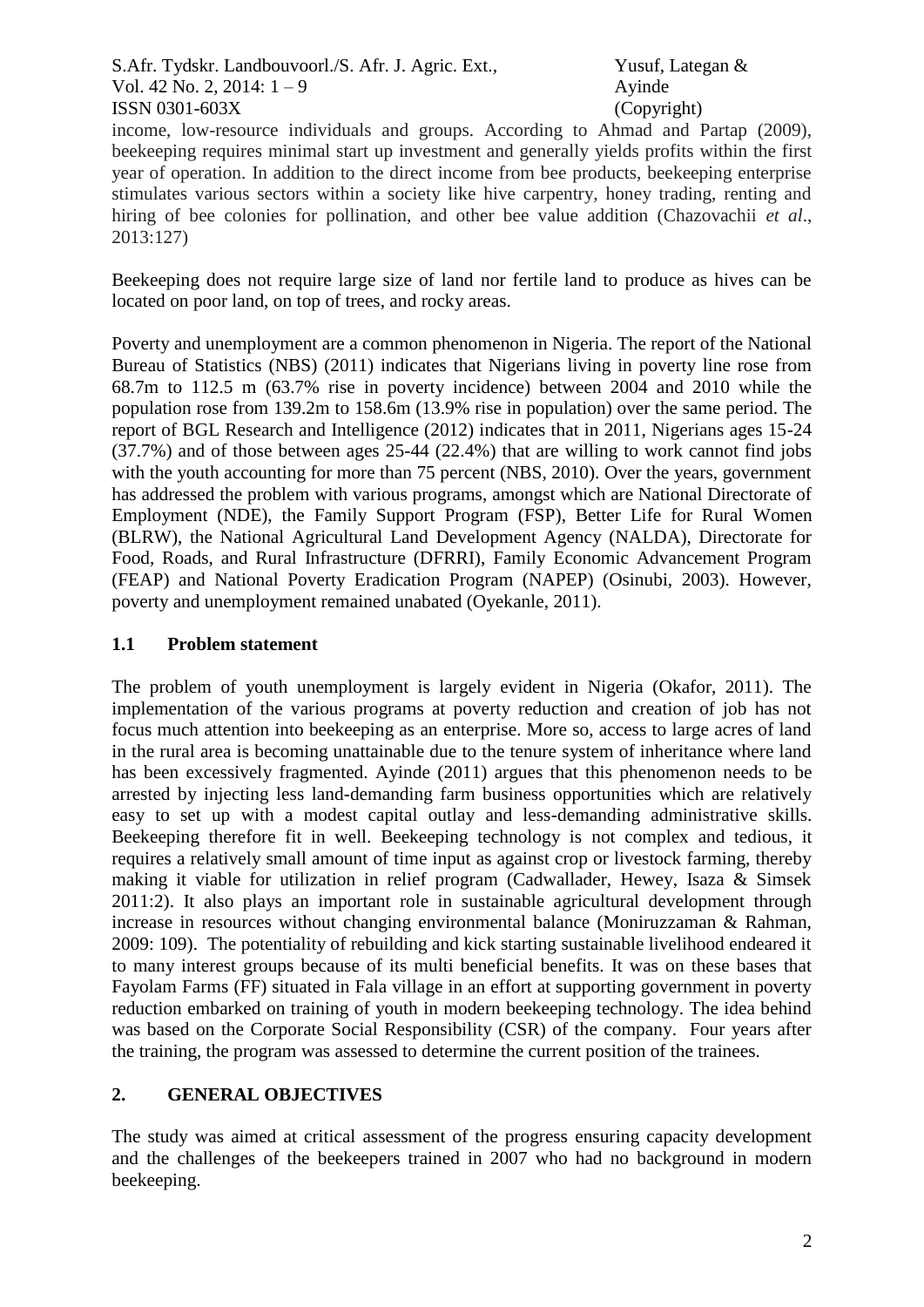- 2.1 Specific objectives are:
- 1. To determine the socio-economic profile of the trained beekeepers.
- 2. To determine the adoption rate and assess the current position of the beekeepers
- 3. To determine the level of progress (increase in the number of hives, harvest, market accessibility, return on investment) attained by the beekeepers.

4. To determine the challenges the beekeepers are facing in the management of the apiary and suggest possible solutions.

# **3. RESEARCH METHODOLOGY**

### **3.1 Description of the Study Area**

Bode Saadu is the headquarters of Moro Local Government Area (MLGA), Kwara State, Nigeria. It is located on  $80\,56'$  00.  $00''$ N and  $4\,^0$  47! 00.00!! E (Google Earth, 2009). It is made up of several villages amongst which are Fallah, Bielesin, Oloru and Olokiti from where the trainees were selected. The MLGA has an estimated population of about 108, 792 and an estimated total land area of about 3272 km square (NPC, 2008). It is populated by rural settlements who are majorly domiciled farmers.

# **3.2 Data Collection Technique**

Data was collected from 116 beekeepers out of the 185 trained in 2007 representing 62.70%. There was no survey design because the respondents were already known. Semi structured interview schedule was used, which was face-validated by an extension officer of Kwara State Agricultural Development Program (KWADP). It was pre-tested using a small sample of 12 respondents from members of Beekeepers Association of Nigeria (BAN), Ilorin Branch. The internal consistency reliability estimate of the instrument was calculated using Cronbach's Coefficient ( $\alpha$ =0. 92) and the data was analysed using Statistical Package for Social Science (SPSS) program.

# **4. RESULTS AND DISCUSSION**

# **4.1 Socio-economic characteristics of Respondents**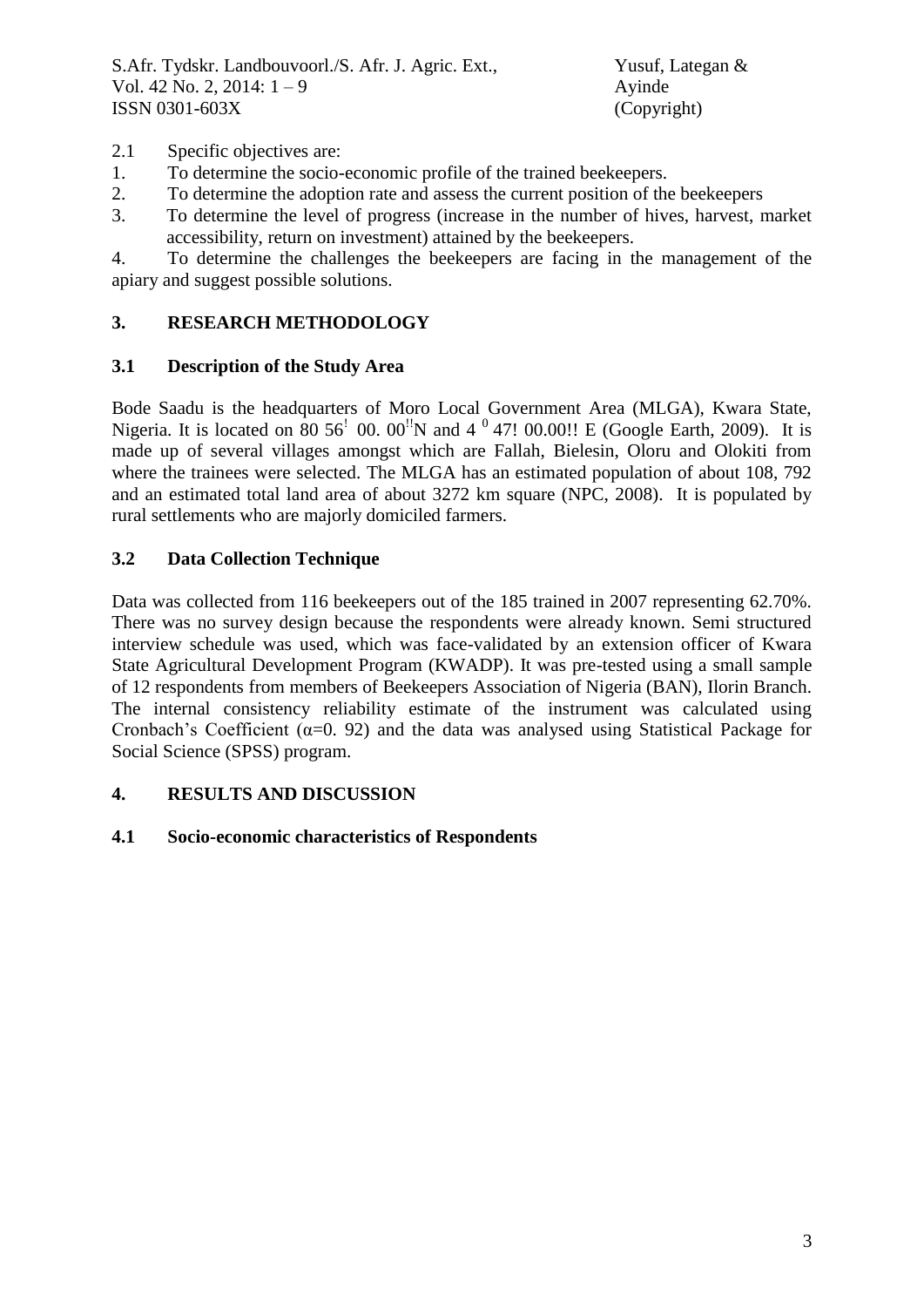S.Afr. Tydskr. Landbouvoorl./S. Afr. J. Agric. Ext., Yusuf, Lategan & Vol. 42 No. 2, 2014:  $1 - 9$  Ayinde ISSN 0301-603X (Copyright)

| characteristics $(n=116)$  |            |      |
|----------------------------|------------|------|
| Social variables           | Percentage | Mean |
| Sex                        |            |      |
| Male                       | 93         |      |
| Female                     | 07         |      |
| Age (years)                |            |      |
| $21 - 25$                  | 34.48      |      |
| $26 - 30$                  | 21.14      | 28.6 |
| $31 - 35$                  | 41.38      |      |
| Marital status             |            |      |
| Married                    | 89.65      |      |
| Single                     | 10.34      |      |
| Education                  |            |      |
| Primary education          | 24.13      |      |
| Junior Secondary Education | 44.82      |      |
| Senior secondary education | 31.03      |      |

**Table 1. Percentage distribution of respondents according to their social** 

Source: Field survey, 2011

The social characteristics of the beekeepers indicate that majority (93%) are male. This finding corroborated that of Matanmi, Adesiji & Adegoke (2008) that majority (90%) of beekeepers in Nigeria are male. The mean age of the beekeepers was 28.6 years while majority (89.65%) are married and attainment of primary school educational standard and above was common to all respondents (Table 1). Given that education is an important factor in technology adoption, ability to read and write was used as one of the criteria for the selection of trainees. Age has been described as an important factor that influences the probability of adoption of new technologies (Akudugu, Guo & Dadzie, 2012:3) while education is thought to create a favourable mental attitude for acceptance of new technologies (Caswell *et al.,* 2001).

| $(n=116)$           |       |        |
|---------------------|-------|--------|
| Occupation          |       |        |
| Farming             | 79.31 |        |
| Non-farming         | 20.69 |        |
| Types of farming    |       |        |
| Crop production     | 82.60 |        |
| Mixed farming       | 17.40 |        |
| Farming experience  |       |        |
| $1-5$ years         | 13.04 |        |
| 6-10 years          | 69.57 |        |
| $11-15$ years       | 17.39 |        |
| Farm size (hectare) |       |        |
| $0.1 - 1.0$         | 26.09 |        |
| $1.1 - 2.0$         | 39.13 |        |
| $2.1 - 3.0$         | 13.04 |        |
| $3.1 - 4.0$         | 08.69 | 2.34ha |
| 4.1 and above       | 13.04 |        |

**Table 2. Distribution of respondents according to their agro-economic characteristics (n=116)**

Source: Field survey, 2011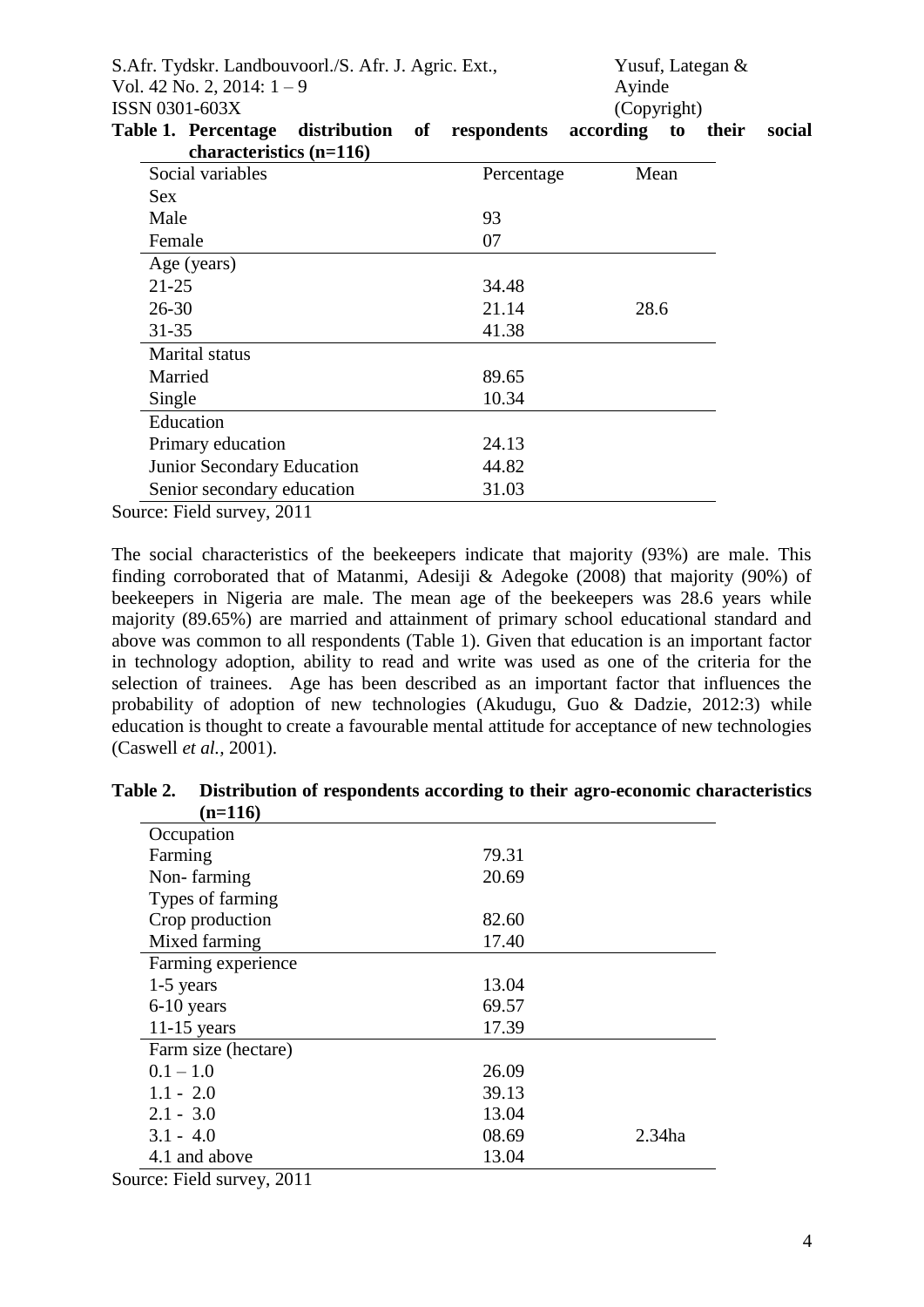S.Afr. Tydskr. Landbouvoorl./S. Afr. J. Agric. Ext., Yusuf, Lategan & Vol. 42 No. 2, 2014:  $1 - 9$  Ayinde ISSN 0301-603X (Copyright)

The majority (79.31%) of the respondents were full-time farmers and engaged in crop production (Table 2). Access to farmland is one of the major problems of most new entrants into farming enterprise, but with beekeeping, land has not constituted a big challenge. Hives were located on poor uncultivable land, on top of trees, and rocky areas. This became advantages to the beekeepers as expansion was observed in the number of hives.

### **4.2 Hive Acquisition according to Gender**

| Changes in distribution of number of hives per gender category (% per gender category) |          |      |           |   |           |   |       |   |       |  |
|----------------------------------------------------------------------------------------|----------|------|-----------|---|-----------|---|-------|---|-------|--|
| Year                                                                                   | $1 - 10$ |      | $11 - 20$ |   | $21 - 30$ |   | 30-40 |   |       |  |
|                                                                                        | M        | F    | M         | F | M         | F | M     | F | Total |  |
| 2007                                                                                   | 86.5     | 13.5 |           |   |           |   |       |   | 100   |  |
| 2008                                                                                   | 40.15    | 7.30 | 52.55     |   |           |   |       |   | 100   |  |
| 2009                                                                                   | 15.45    | 7.32 | 26.83     |   | 50.41     |   |       |   | 100   |  |
| 2010                                                                                   | 6.90     | 9.90 | 20.69     |   | 44.83     |   | 20.69 |   | 100   |  |
|                                                                                        |          |      |           |   |           |   |       |   |       |  |

### **Table 3. Changes in the distribution of hives per gender category**

Source: Field survey 2011

Table 3 indicates that male acquire more hives than their female counterpart within the period of 2007 to 2010 (Table 3). The decline in the female participation could be attributed to the specie of the bees *Apis Millifera scutellata* with the characteristics of aggressiveness common to the Nigeria apiary colony. As a result, further research may be needed to introduce the less aggressive species. Colony management is best carried out for this type of bees either late in the night or early in the morning to reduce attack, and these period conflicts with the female core duties to the household.

### **Table 4. Changes in the number of harvesting times (HTs) per gender category across the four year period**

| <b>HTs</b> | <b>Once</b>                                    |       | Twice |    | Thrice |       | Four times |                 |
|------------|------------------------------------------------|-------|-------|----|--------|-------|------------|-----------------|
|            | M                                              | - F - | M     | Е. | M      | - F   | M          | F               |
|            | 2007 Nil Nil Nil Nil Nil                       |       |       |    |        | Nil - | Nil.       | N <sub>il</sub> |
|            | 2008 31.89 5.17 61.20 1.72 Nil                 |       |       |    |        | Nil - | Nil        | N <sub>il</sub> |
|            | 2009 11.20 2.58 17.24 2.58 64.65 1.72 Nil      |       |       |    |        |       |            | Nil             |
|            | 2010 5.17 1.72 34.48 2.58 28.44 2.58 24.13 Nil |       |       |    |        |       |            |                 |
|            |                                                |       |       |    |        |       |            |                 |

Source: Field survey 2001

# 4.3 Honey Production

Harvesting of honey commenced in July 2008 after the initial setback of hives destruction by fire in November and December 2007. Table 4 gives a breakdown which shows the number of times of harvesting as increasing from twice to four times in a year. The increase was an indication of good apiary management and availability of nectar and pollen within a coverage distance 500 meters for the bee workers.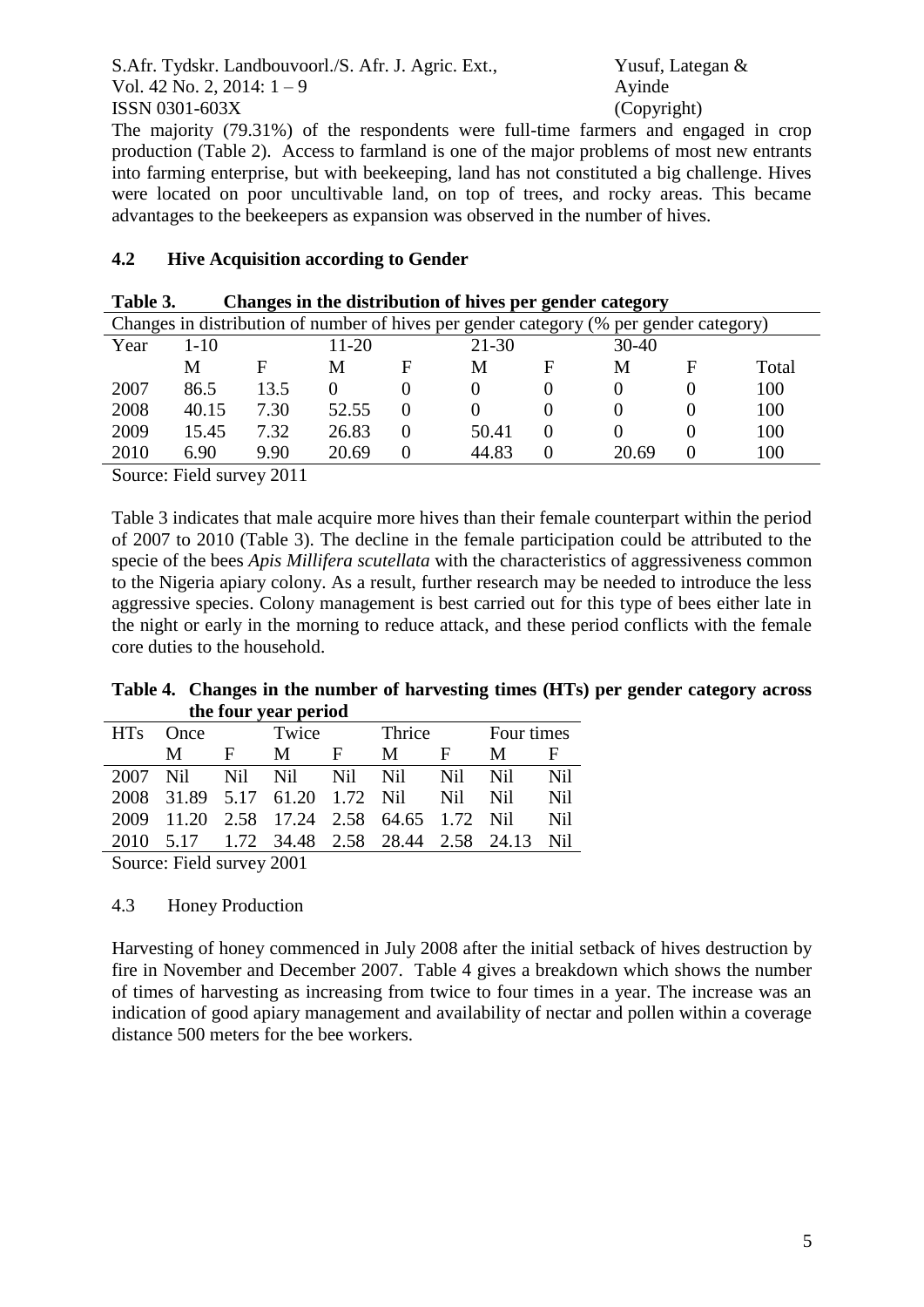|                                                                   | S.Afr. Tydskr. Landbouvoorl./S. Afr. J. Agric. Ext., |            | Yusuf, Lategan &       |  |  |  |  |
|-------------------------------------------------------------------|------------------------------------------------------|------------|------------------------|--|--|--|--|
|                                                                   | Vol. 42 No. 2, 2014: $1-9$                           |            | Ayinde                 |  |  |  |  |
| ISSN 0301-603X                                                    |                                                      |            | (Copyright)            |  |  |  |  |
| Distribution showing average harvest per hive (liters)<br>Table 5 |                                                      |            |                        |  |  |  |  |
|                                                                   | Average harvest per hive (liters)                    | Percentage | Mean harvests per hive |  |  |  |  |
| $1 - 5$                                                           |                                                      | None       | n/a                    |  |  |  |  |
| $6 - 10$                                                          |                                                      | 37.93      | 8                      |  |  |  |  |
| $11 - 15$                                                         |                                                      | 51.73      | 13                     |  |  |  |  |
| $16 - 20$                                                         |                                                      | 10.34      | 18                     |  |  |  |  |
|                                                                   |                                                      |            |                        |  |  |  |  |

Source: Field survey 2011

### **4.4 Quantity of Honey Harvested Per Respondents**

Honey flow was good with more than five liters per hive as indicated in Table 5. This shows signs of good honey yield in the study area despite the fire destructions of some hives in 2007.

|                    |          |          | Nigerian Naira <del>N</del> (Year 2008 to 2010) |          |          |          |          |          |
|--------------------|----------|----------|-------------------------------------------------|----------|----------|----------|----------|----------|
| Year               | March    |          | July                                            |          | November |          | December |          |
|                    | Male     | Female   | Male                                            | Female   | Male     | Female   | Male     | Female   |
| 2008               | Nil      | Nil      | 11.7                                            | 5.8      | Nil      | Nil      | 12.3     | 5.2      |
| 2009               | Nil      | Nil      | 12.9                                            | 7.7      | 14.7     | 9        | 9.4      | 6.2      |
| 2010               | 12.3     | 6.5      | 13.2                                            | 8.6      | 15.7     | 10.2     | 13.7     | 8.4      |
| vield<br>Average   | 12.3     | 6.5      | 12.6                                            | 7.4      | 15.2     | 9.6      | 11.8     | 6.6      |
| (litres)           |          |          |                                                 |          |          |          |          |          |
| Revenue (1 litres  | 7,995.00 | 4,225.00 | 8,190.00                                        | 4,810.00 | 9,880.00 | 6.240.00 | 7,670.00 | 4,290.00 |
| of<br>honey<br>$=$ |          |          |                                                 |          |          |          |          |          |
| N650.00            |          |          |                                                 |          |          |          |          |          |
| of<br>Cost         | 1850.01  | 1250.01  | 2466.68                                         | 1666.68  | 2466.68  | 1666.68  | 616.67   | 416.67   |
| production<br>$+$  |          |          |                                                 |          |          |          |          |          |
| depreciation       |          |          |                                                 |          |          |          |          |          |
| Profit             | 6144.99  | 2974.99  | 5723.32                                         | 3143.32  | 7413.32  | 4573.32  | 7053.33  | 3873.33  |
| Profit/litre       | 499.59   | 457.69   | 454.23                                          | 424.77   | 487.72   | 476.39   | 597.74   | 586.87   |
|                    |          |          |                                                 |          |          |          |          |          |

#### **Table 6. Economic Returns from beekeeping on average of respondents expressed in**   $N_{\text{min}}$   $N_{\text{max}}$

Source: Field survey 2011

#### **4.5 Economic Returns from Beekeeping Investment**

Table 6 indicates economic returns on yield of honey from 2008 to 2010. The average yield per respondent according to gender shows clearly that male respondents performed better in terms of efficiency of honey production given the same set of input used. This translated to higher revenue to the male respondents than their female counterpart. The highest revenue (N9, 880.00) was obtained in the month of November. On a general note, yield of honey was highest in 2010, which shows an indication that the respondents were gradually mastering the skill of beekeeping. Market accessibility was supported through the introduction of two major buyers to the beekeepers as this decreased marketing problem.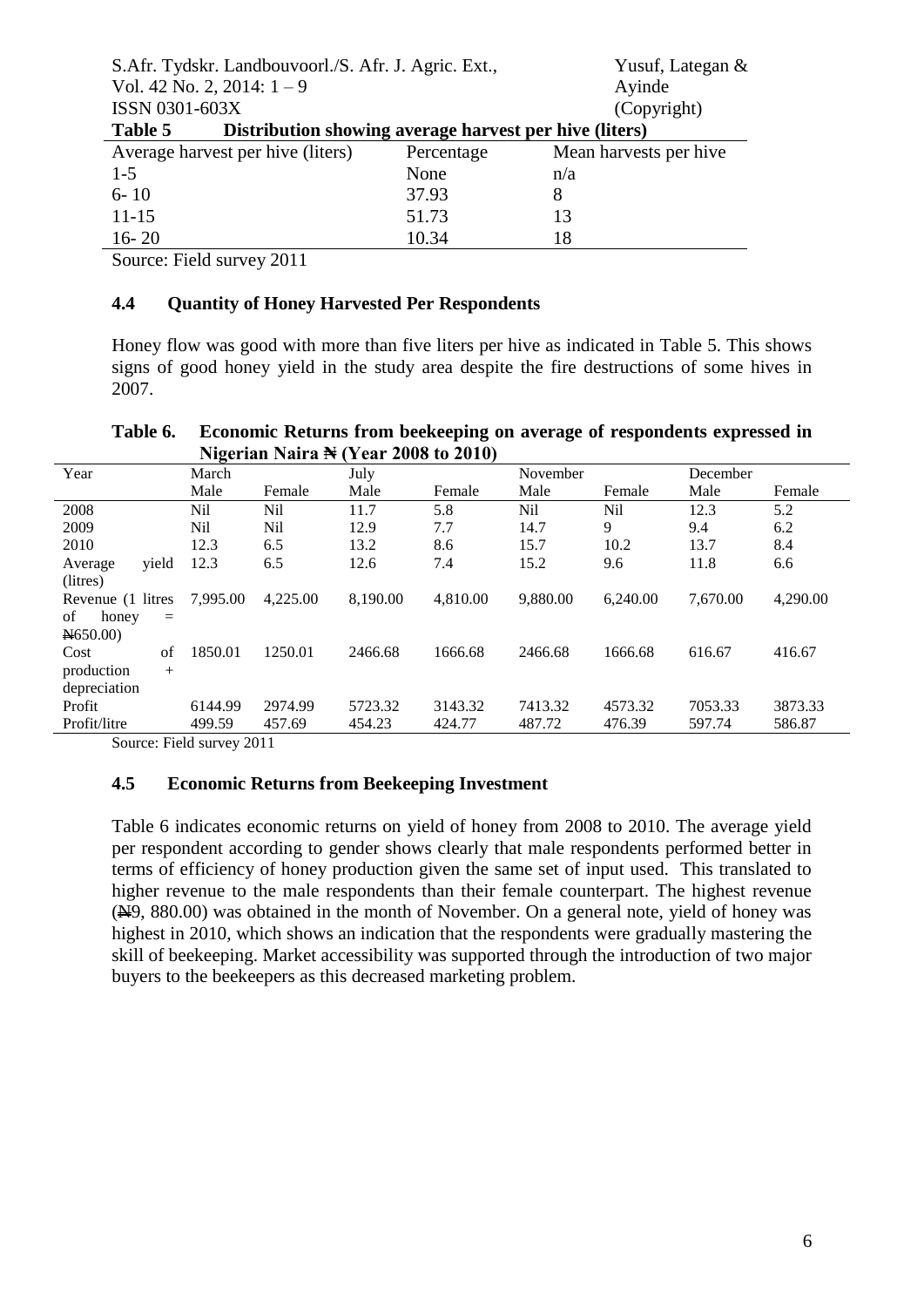S.Afr. Tydskr. Landbouvoorl./S. Afr. J. Agric. Ext., Yusuf, Lategan & Vol. 42 No. 2, 2014:  $1 - 9$  Ayinde ISSN 0301-603X (Copyright)

| Table 7. Contribution of the Program on Livelihood Support on average per |  |  |  |  |  |
|---------------------------------------------------------------------------|--|--|--|--|--|
| Respondent in Nigerian Naira N                                            |  |  |  |  |  |

| 1100 pondono in 14201 iuni 1430 iuni 14                          |      |                |                                               |        |      |           |
|------------------------------------------------------------------|------|----------------|-----------------------------------------------|--------|------|-----------|
|                                                                  | 2008 |                | 2009                                          |        | 2010 |           |
| Items                                                            | Male | Female         | Male                                          | Female | Male | Female    |
| Total<br>produced 24<br>honey                                    |      | 11             | 37                                            | 22.9   | 54.9 | 33.7      |
| (liters)                                                         |      |                |                                               |        |      |           |
| Total<br>revenue                                                 |      |                | 15,600 7,150.00 24,050.00 14,885.00 35,685.00 |        |      | 21,905.00 |
| (A650.00/liter)                                                  |      |                |                                               |        |      |           |
| Total revenue for males                                          |      | $\#$ 75,335.00 |                                               |        |      |           |
| Total revenue for females                                        |      | $\#$ 43,940.00 |                                               |        |      |           |
| Total revenue from the program                                   |      |                | $\pm 119,275.00$                              |        |      |           |
| $\sim$ $\sim$<br>$\mathbf{r}$ $\mathbf{r}$ $\mathbf{r}$<br>0.011 |      |                |                                               |        |      |           |

Source: Field survey 2011

Table 7 shows the gradual increase from revenue accruing from honey harvest from 2008 to 2010. The highest revenue was obtained in 2010. The average male respondents had revenue of  $\cancel{\text{N}}$  75, 335.00 (63.16%) compared to the female with average of  $\cancel{\text{N}}$  43, 940.00 (36.84%). The female beekeepers low output was attributed to the conflicting time of apiary management and harvesting with the core household activities.

# **4.6 Utilization of Revenue Obtained from Beekeeping**

Feedback from the trained beekeepers indicates that their livelihood had actually been transformed. Most of the beekeepers are targeting to own between 150 to 200 hives before the end of 2014, while most boast of the ability to pay the school fees and medical bill of the household. The training has proven the assertion of Ahmad and Partap (2009) that honey production through beekeeping could be a useful avenue for improving and transforming the rural economy and providing sustainable means of rural livelihood.

# **4.7 Challenges Faced by Respondents on the Program**

The majority (89.6%) of the respondents complained of various challenges confronting their maximum production to include pests, predators and eventual absconding of bees. These factors were also identified by Workneh, Ranjitha & Ranjan (2008) and Yirga & Ftwi (2010) of the challenges confronting beekeepers. The destruction of the hives during Harmattan brought about by indiscriminate bush burning, hive destruction by wild animals (honey mongers) and pilfering by honey hunters were other problems of significant importance as described by the respondents.

# **5. CONCLUSION AND RECOMMENDATIONS**

The evaluation of farmers and youth trained in beekeeping practices in 2007 was influenced by different factors. The minimum input requirement for training and market linkage were success factors. The challenges of hive destruction through fire outbreak, bees absconding and stealing by honey hunters notwithstanding, had proved that with the right training for the bee farmers and new entrants into the enterprise, in place, the rural economy could be transformed. This study has demonstrated that beekeeping is a proven technology, adaptable to most farming systems, low capital investment, good returns, and environmental friendly. And where access to land for cultivation is posing big challenge, beekeeping does not require such. It is therefore recommended that community policing should be encouraged to address pilfering. Further training should focus on areas of challenges and also research on less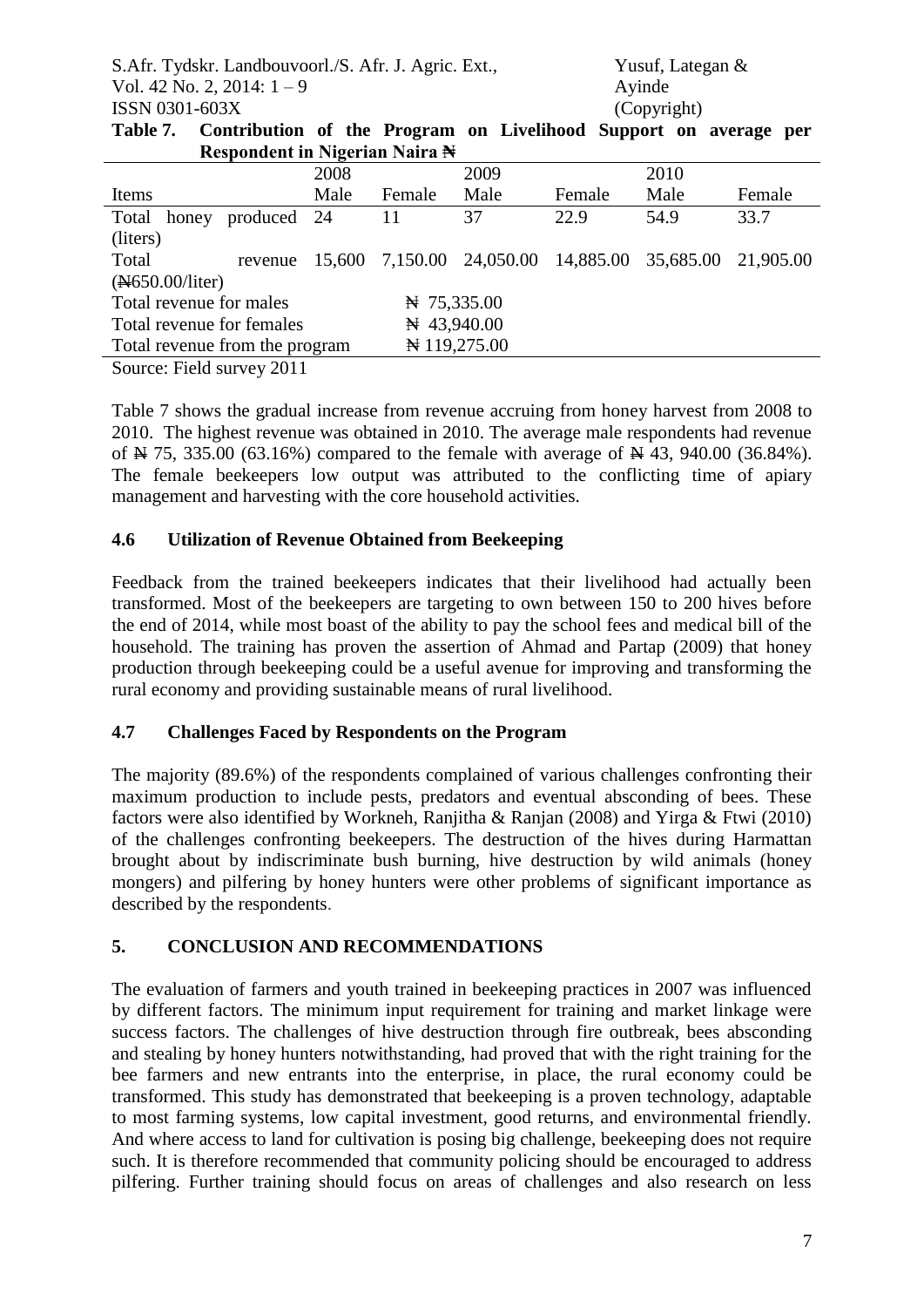S.Afr. Tydskr. Landbouvoorl./S. Afr. J. Agric. Ext., Yusuf, Lategan & Vol. 42 No. 2, 2014:  $1 - 9$  Ayinde ISSN 0301-603X (Copyright)

aggressive bee species should be carried out for introduction. Government should as a matter of urgency enforces the edict on indiscriminate bush burning that often destroy the biodiversity that depletes forest resources.

# **REFERENCES**

- AHMAD, F., JOSHI, S. R. & GURUNG, M, B. 2007. Beekeeping and Rural Development International Centre for Integrated Mountain Development Khumaltar, Lalitpur, Kathmandu, Nepal
- AHMAD, F. & PARTAP, U. 2009. Improving Livelihoods through Beekeeping: knowledge partnerships and value chains for bee products and services in the Himalayas. International Centre for Integrated mountain Development, Lalipur, Nepal. Info. Sheet No 4/09
- AKUDUGU, M. A., GUO, E., & DADZIE, S. K. 2012 Adoption of modern agricultural production technologies by farm households in Ghana: What factors influence their decisions? *Jnl of Bio., Agriculture and Healthcare* Vol. 2(3), pp. 1-13.
- AYINDE, A. F. O. 2011. Analysis of Ageing Farming Population and Agricultural Productivity among Cassava Farmers in the Rural Areas of Ogun and Ekiti States, Nigeria. Unpublished PhD Thesis, Department of Agricultural Extension and Rural Development, Federal University of Agriculture, Abeokuta, Nigeria
- BGL RESEARCH AND INTELLIGENCE 2012. Economic Note: The Nigeria's paradox of growth amidst high poverty incidence. [http://research.bglgroupng.com/Documents/EconomicNote/ECONOMIC%20NOTE%20](http://research.bglgroupng.com/Documents/EconomicNote/ECONOMIC%20NOTE) Nigeria's%20Paradox%20of%20Growth%20amidst%20high%20incidence%20of%20Po verty.pdf Accessed 11/30/2012
- CADWALLADER, A., HEWEY, V., ISAZA, S., & SIMSEK, E. 2012 Supporting Urban Beekeeping Livelihood Strategies in Cape Town. Bachelor of Science Project, Worcester Polytechnic Institute, [http://www.wpi.edu/Pubs/E-project/Available/E-project-122411-](http://www.wpi.edu/Pubs/E-project/Available/E-project-122411-213327/unrestricted/CT11_Bees_Final_Report.pdf) [213327/unrestricted/CT11\\_Bees\\_Final\\_Report.pdf](http://www.wpi.edu/Pubs/E-project/Available/E-project-122411-213327/unrestricted/CT11_Bees_Final_Report.pdf) Accessed 02/13/2013
- CASWELL, M., FUGLIE, K., INGRAM, C., JANS S. & KASCAK C*.* 2001. Adoption of Agricultural production practices: Lessons learned from the US. Department of Agriculture Area Studies Project. US Department of Agriculture, Resource Economics Division, Economic Research Service, Agriculture Economic Report No. 792. Washington DC
- CHAZOVACHII, B., CHUMA, M., MUSHUKU, A., CHIRENJE, A., CHITONGO, L & MUDYARIWA, R. 2013. Livelihood Resilient Strategies through Beekeeping in Chitanga Village, Mwenezi District, Zimbabwe. Sustainable Agriculture Research; Vol. 2 (1):124-132
- EXTENSION RESEARCH LIAISON SERVICE. 1995. Beekeeping technologies for Nigerian farmers. Extension Bulletin. Ahmadu Bello University. Zaria, Nigeria <http://www.ifpri.org/sites/default/files/publications/nssppn29.>Accessed 11/30/2012
- GOOGLE EARTH 2009. *Google map*. [O]. http://google-earth-pro.en.so(Earth 2009)ftonic.com Accessed 02/12/ 2013.
- IKEDIOBI, C. O., OBI, V. C & ACHOBA, I. A. 1985. Beekeeping and Honey Production in Nigeria*. The Nigerian Field,* 50: 59–70. In: Oyerinde, A. A and Ande, A.T. Distribution and impact of honey bee pests on colony development in Kwara State, Nigeria. *Jnl. Agric. Soc. Sci.,* 5: 85–88
- MATANMI, B. M., ADESIJI, G. B & ADEGOKE, M. A. 2008. An analysis of activities of bee hunters and beekeepers in Oyo state Nigeria. *African Jnl. of Livestock Extension* 6:7– 11.